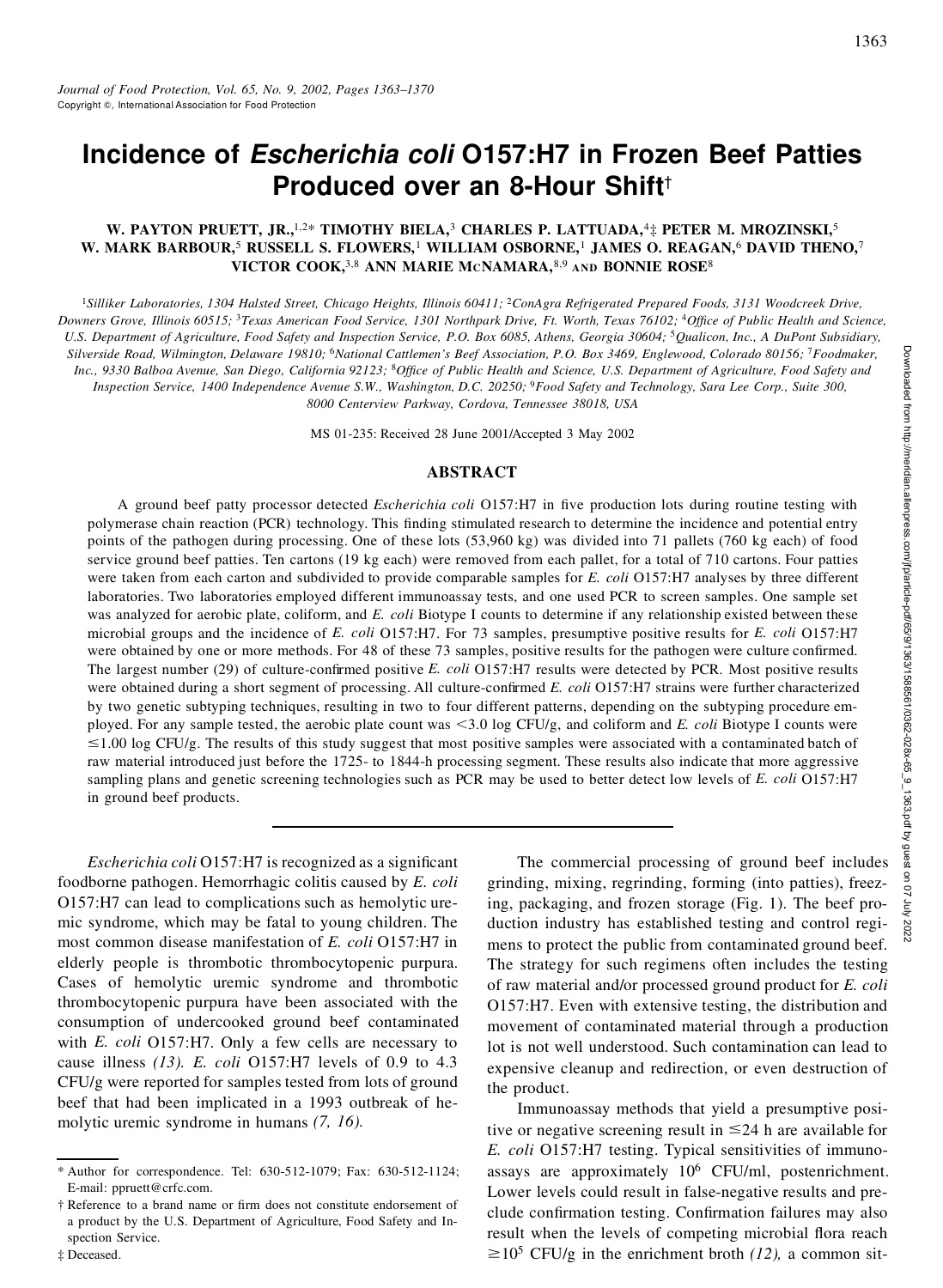

FIGURE 1.*Flow diagram for commercial ground beef processing.*



uation for ground beef. In the past, the screening of large numbers of ground beef samples has resulted in high per-

centages of unconfirmed positive results. These unconfirmed results could indicate either insufficient sensitivity of the isolation procedure or nonspecificity of the immunoassay *(3, 9, 12).* Polymerase chain reaction (PCR) technologies may offer greater sensitivity, rapid response, and results that are more definitive, since they are based on genetic information *(2, 15).*

Over a 6-week period, a ground beef patty processor detected *E. coli* O157:H7 in five production lots using PCR. This finding prompted a study to determine the incidence and potential entry points of *E. coli* O157:H7 during processing. One of these lots (53,960 kg) was divided into 71 pallets (760 kg each) of food service ground beef patties, which were set aside for additional observation.

This study was designed to determine (i) if the processor's routine on-line sampling was sufficient to consistently detect *E. coli* O157:H7 in ground beef batches, (ii) if a more aggressive sampling plan (a larger analytical unit and more samples) would significantly increase the chances of detecting the pathogen in pallets of finished product, and (iii) if other microbial populations could be correlated with the incidence of *E. coli* O157:H7.

#### **MATERIALS AND METHODS**

**Sampling procedure.** Frozen patty samples were obtained from 71 pallets produced during a second-shift (1600 to 0054 h) process (Fig. 2). Sampling was conducted by using a randomnumbers table. Number assignments were made across pallets and pallet cartons. Ten cartons from each pallet were sampled. Four frozen patties (115 g each) were obtained from each carton.

Each frozen patty was split into five equal portions (each  $\sim$ 23 g) with a sterile metal punch device. Each patty portion was

*in frozen ground beef patties.*

then placed in a separate sterile bag. This procedure was repeated for each of the four patties removed from each carton. Therefore, each bag, representing one of five split sample sets from each carton, contained four frozen patty sections and weighed approximately 92 g. For each of the five split samples, the total weight of each pallet sample of patty portions was 920 g, which included 10 bags with four frozen patty sectionsin each bag. This sampling procedure allowed a 650-g composite sample or a total of ten 65 g samples to be obtained from each pallet.

**Sample analysis.** Sample sets were analyzed for *E. coli* O157:H7 by Texas American Foodservice (TAF), Fort Worth, Tex.; by the Special Projects and Outbreak Support Laboratory, Food Safety and Inspection Service (FSIS), Athens, Ga.; and by Silliker Laboratories, Grand Prairie, Tex. The ten 65-g patty sam ples from each pallet were tested as individual analytical units by each laboratory. Figure 3 outlines the analytical procedures used in the study.

The FSIS and Silliker laboratories employed immunoassay methods to detect *E. coli* O157:H7. The TAF laboratory used PCR to screen for the pathogen. The manufacturer's directions were followed for each of the screening tests. TAF sent all screen positive sample enrichments to Qualicon, Inc., for confirmation testing. The specific screening tests used were the Reveal immunoassay (Neogen Corporation, Lansing, Mich.) (immunoassay A), the Assurance Polyclonal Enzyme Immunoassay (BioControl, Bellevue, Wash.) (immunoassay B), and BAX for Screening/*E. coli* O157:H7 (Qualicon, Inc., Wilmington, Del.) (PCR). Immunoassay A, immunoassay B, and PCR were employed by the FSIS, Silliker, and TAF laboratories, respectively.

**Confirmation protocols.** Broth cultures suspected to contain *E. coli* O157:H7 on the basis of immunoassay screening were confirmed according to the protocol outlined in the U.S. Department of Agriculture (USDA) FSIS *Microbiology Laboratory Guidebook (18)* or by a procedure incorporating immunomagnetic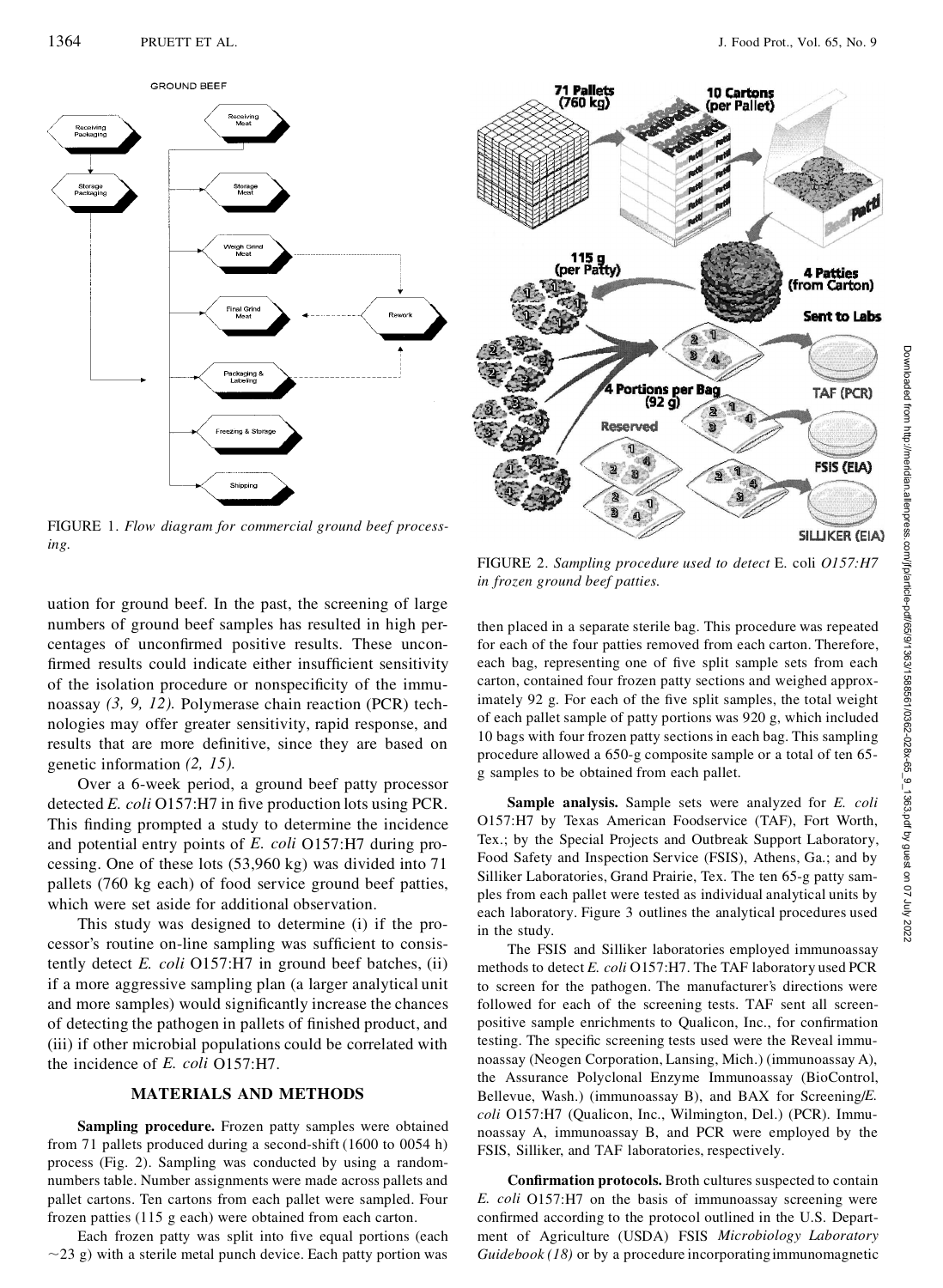**Fund** 

Attrend Suppe



FIGURE 3.*Summary of analytical procedures used for the detection of* E. coli *O157:H7 in frozen ground beef patties.*

beads *(1).* For the USDA-FSIS protocol, presumptive enrichment broths were diluted in Butterfield's phosphate diluent to obtain  $10^{-4}$ ,  $10^{-5}$ ,  $10^{-6}$ , and  $10^{-7}$  dilutions. From each dilution, 0.1-ml portions were spread onto MacConkey sorbitol agar (MSA; Difco Laboratories, Detroit, Mich.) with 5-bromo-4-chloro-3-indolyl- $\beta$ -D-glucuronide sodium salt(BCIG; Sigma Chemical Co., St. Louis, Mo.) plates by using sterile bent glass rods. Inoculated MSA-BCIG plates were incubated for 18 to 24 h at  $42^{\circ}$ C. Twelve typical colonies from each MSA-BCIG plate were transferred to eosin methylene blue and phenol red sorbitol-4-methylumbelliferyl- $\beta$ -D-glucuronic acid plates that were incubated for 18 to 24 h at 35°C. Typical colonies from these plates were confirmed by each laboratory as outlined in Figure 3.

When samples could not be confirmed by the USDA-FSIS procedure, Silliker Laboratories used a slightly modified immunomagnetic bead capture protocol *(1)* to obtain isolated colonies for cultural confirmation. One milliliter of enrichment broth was pipetted into a capture tube containing 20  $\mu$ l of Dynabeads (Dynal, Lake Success, N.Y.). The tubes were capped and inverted several times for 10 min. After mixing, the tubes were inserted into a holder containing a magnetic strip and slowly inverted several times for 3 min to capture and concentrate beads on the walls of the tubes. With the magnetic strip still in place, the liquid content of each tube was removed without disturbing the beads. One milliliter of buffered wash solution was added to each tube, and then the tubes were closed and the magnetic strip was removed. The tubes were inverted several times for 10 min to wash the beads, after which the magnetic strip was replaced and the capture-concentration and liquid removal steps were repeated. Finally, the magnet was removed, the beads were resuspended with  $200 \mu l$  of buffer (versus the  $100 \mu l$  indicated in the referenced protocol), **Example the tubes were mixed several times. The final suspensions of the tubes were mixed several times. The final suspensions of the tubes were mixed several times. The final suspensions and the tubes were mixed several** were serially diluted and spread onto MSA-BCIG plates and MSA containing cefixime (Sigma) and potassium tellurite (Sigma) (CT-SMAC). Typical colonies on these agar plates were confirmed by USDA-FSIS procedures *(18).*

Qualicon attempted to confirm all PCR-positive samples by the FSIS-recommended recovery method  $(18)$  with one modification: The FSIS method uses petri plates (150 by 15 mm) of MSA-BCIG. In these experiments, standard laboratory plates (100 by 15 mm) were used.

5 mm) were used.<br>Samples that remained unconfirmed by the FSIS method  $\frac{3}{3}$ were subjected to the Qualicon isolation protocol. PCR-positive  $\frac{1}{5}$ <br>enrichments were diluted to  $10^{-2}$  to  $10^{-3}$  in 0.1% peptone water<br>and must then alterlands MSA, MSA PCIC and CT SMAC enrichments were diluted to  $10^{-2}$  to  $10^{-3}$  in 0.1% peptone water and were then plated onto MSA, MSA-BCIG, and CT-SMAC. Disposable inoculating loops  $(1 \mu l)$  were used to pool colonies from 10 to 15 separate areas of the agar plates containing approximately 1,000 colonies, such that the pools collected represented the entire plate. A loopful of the mixed colonies from each pooled area was suspended in 1 ml of 0.1% peptone water, generating a suspension of approximately 10<sup>8</sup> CFU/ml. Each pooled suspension was directly tested for the presence of *E. coli* O157: H7 by the standard PCR protocol. PCR-positive suspensions were diluted to  $10^{-3}$  to  $10^{-5}$  in 0.1% peptone water and plated onto CT-SMAC. The plates were incubated at  $37^{\circ}$ C for 24 h. Plates with approximately 100 colonies were selected, and typical colonies on these plates were confirmed according to procedures outlined in Figure 3.

**Ribotyping.** The RiboPrinter Microbial Characterization System (Qualicon, Inc.) was used to generate a standardized digital RiboPrint pattern for the confirmed *E. coli* O157:H7 isolates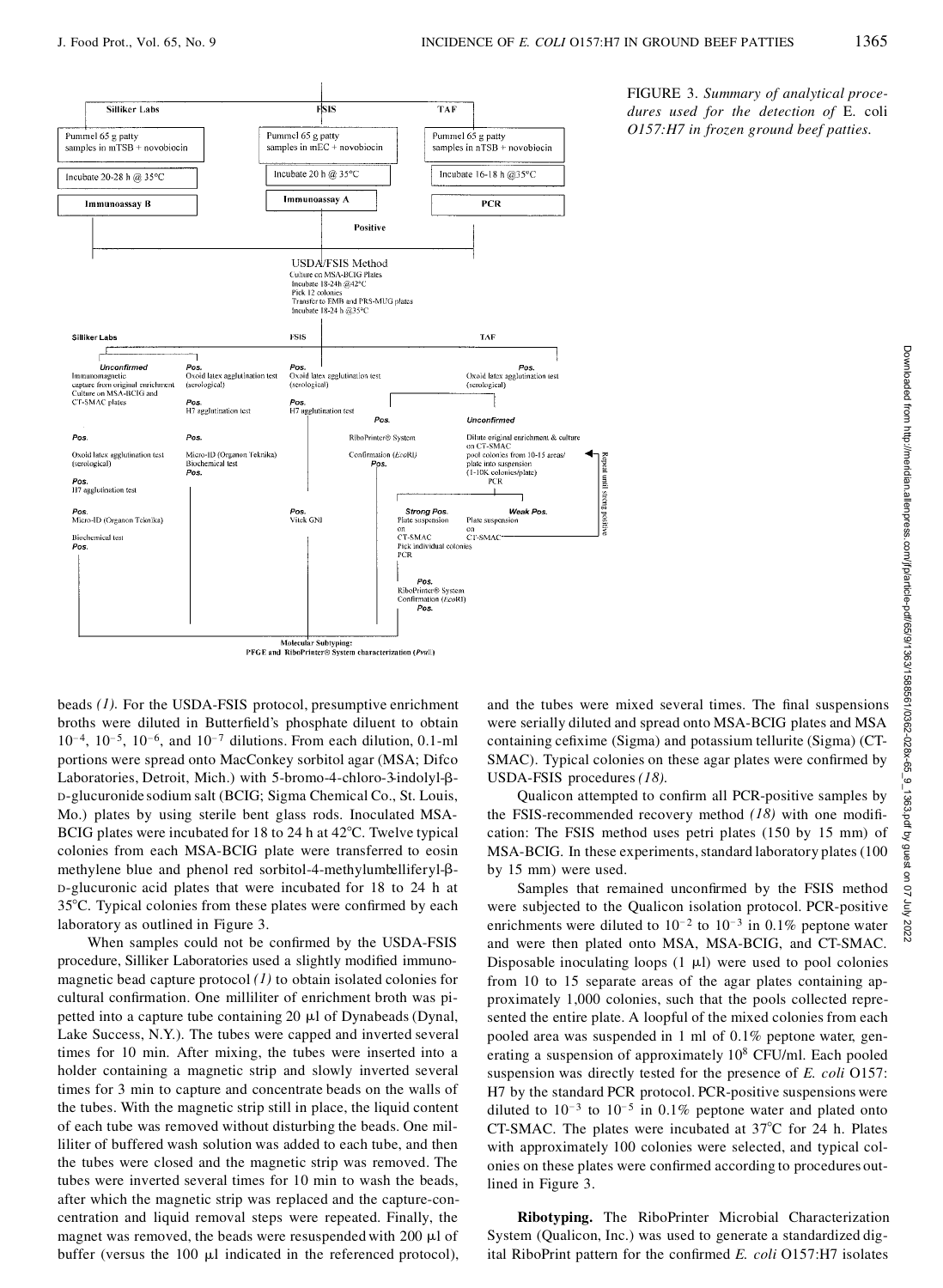

FIGURE 4. Distribution of presumptive positive (gray bars) and culture-confirmed (solid bars) E. coli O157:H7 isolates in a frozen ground beef patty lot. Completion times for 71 pallets of product are shown on the horizontal axis. Completion times without bars *represent sampling intervals that were negative for* E. coli *O157:H7.*

(4–6, 14, 17). Single *Eco*RI identification RiboPrint patterns were obtained for all *E. coli* O157:H7 isolates. All samples that were confirmed to be *E. coli* O157:H7 with *Eco*RI were further characterized with *Pvu*II, whose utility in segregating *E. coli* O157: H7 strains has been demonstrated *(11). Pvu*II replaced *Eco*RI in the automated processing protocol of the system.

**PFGE.** The FSIS laboratory used pulsed-field gel electrophoresis (PFGE) to genetically subtype *E. coli* O157:H7 isolates recovered by the three laboratoriesinvolved in this study. A Centers for Disease Control and prevention (CDC) standardizedmethod described by the Foodborne and Diarrheal Diseases Branch *(8)* was used. *E. coli* O157:H7 cells were suspended in agarose, lysed, and then restricted with approximately 50 U of*Xba*I (Boehringer Mannheim, St. Louis, Mo.). Gels were subjected to 19 h of electrophoresis with a CHEF Mapper XA (BioRad Laboratories, Hercules, Calif.) set to auto-algorithm 30- to 600-kbp default values.

**Quantitative microbial analyses.** Silliker Laboratories also analyzed the split samples for aerobic, coliform, and *E. coli* Biotype I plate counts. A 50-g portion from each sample bag (see "Sampling Procedure" above) was diluted 1:10 in Butterfield's phosphate diluent and pummeled in a stomacher(Seward Medical, London, UK) for 2 min. Serial dilutions of the 1:10 mixture were prepared with Butterfield's phosphate diluent. Aerobic plate counts (APC) were obtained by pour plating serial dilutions with Standard Methods Agar (SMA; Difco). SMA pour plates were incubated for 48 h at  $35^{\circ}$ C and then evaluated for APC. Coliform and *E. coli* Biotype I counts were obtained by transferring serial dilutions to Coliform/*E. coli* Petrifilm (3M, Minneapolis, Minn.) plates. Petrifilm plates were incubated for  $24$  h at  $35^{\circ}$ C and then evaluated for coliform and *E. coli* Biotype I populations.

#### **RESULTS AND DISCUSSION**

Figure 4 graphically depicts the distribution of presumptive positive and culture-confirmed *E. coli* O157:H7 samples for the second shift's production of frozen ground beef patties. Table 1 shows the total number of and temporal relationship between presumptive positive and culture-confirmed *E. coli* O157:H7 results observed for each production time interval for which any presumptive positive samples were obtained.

Although culture-confirmed *E. coli* O157:H7 isolates were detected for the period from 1725 to 2105 h (approximately 3 h 40 min of production), the largest number of positive results occurred between 1725 and 1844 h (apraw material source introduced into the formulation just before the production of these patties likely contained substantial levels of the pathogen. PCR presumptive positive results were obtained for the period from 1653 to 2358 h (approximately 7 h of production).

re shown on the horizontal axis. Completion times without bars<br>
proximately 1 h 20 min of production), suggesting that a<br>
raw material source introduced into the formulation just be-<br>
fore the production of these patties Of the 710 samples tested, presumptive positive results were obtained for 73 (about 10% of all samples) by at least one of the screening methods (Table 1). Forty-eight of the 73 presumptive positive isolates (66% of the presumptive positive samples, or about 7% of all samples) were con firmed to be *E. coli* O157:H7 by cultural procedures. A control set of seven 3.5-g samples, representing the *E. coli* O157:H7 test portion routinely sampled by TAF (25 g/ 5,448 kg or 6.25 g/1,362 kg) and originally testing positive by PCR, was found to test negative by PCR in this study (data not shown). The control samples were obtained at the same time as the 710 study samples.

These results demonstrate the high probability of heterogeneous distribution and low levels of *E. coli* O157:H7 not only in the lot but also in any given patty; only seven of the samples were presumptive positive by two or more methods (Table 1). To verify that the distribution and low contamination levels of *E. coli* O157:H7 caused disparities in results among the three screening and culture methods, eight additional patties were obtained from the only cartons that tested positive by at least two of the three screening methods. These patties were divided into 40 equal pieces (five from each patty), and each piece was tested for the presence of *E. coli* O157:H7 by PCR. The number of positive pieces per patty ranged from 0 to 5, with only one patty having all five pieces test positive. These data confirm that an aggressive sampling plan may detect low levels of *E. coli* O157:H7 in lot samples in which the distribution of the pathogen is heterogeneous.

All isolates were analyzed by PFGE and ribotyping to determine the relationship between genetic subtypes for each method and the potential for a common source of contamination. Subtyping by PFGE revealed four *E. coli* O157: H7 pattern types (Fig. 5), and ribotyping revealed two pattern types (Fig. 6). The PFGE types were arbitrarily designated A  $(40 \text{ isolates})$ , B  $(7 \text{ isolates})$ , C  $(3 \text{ isolates})$ , and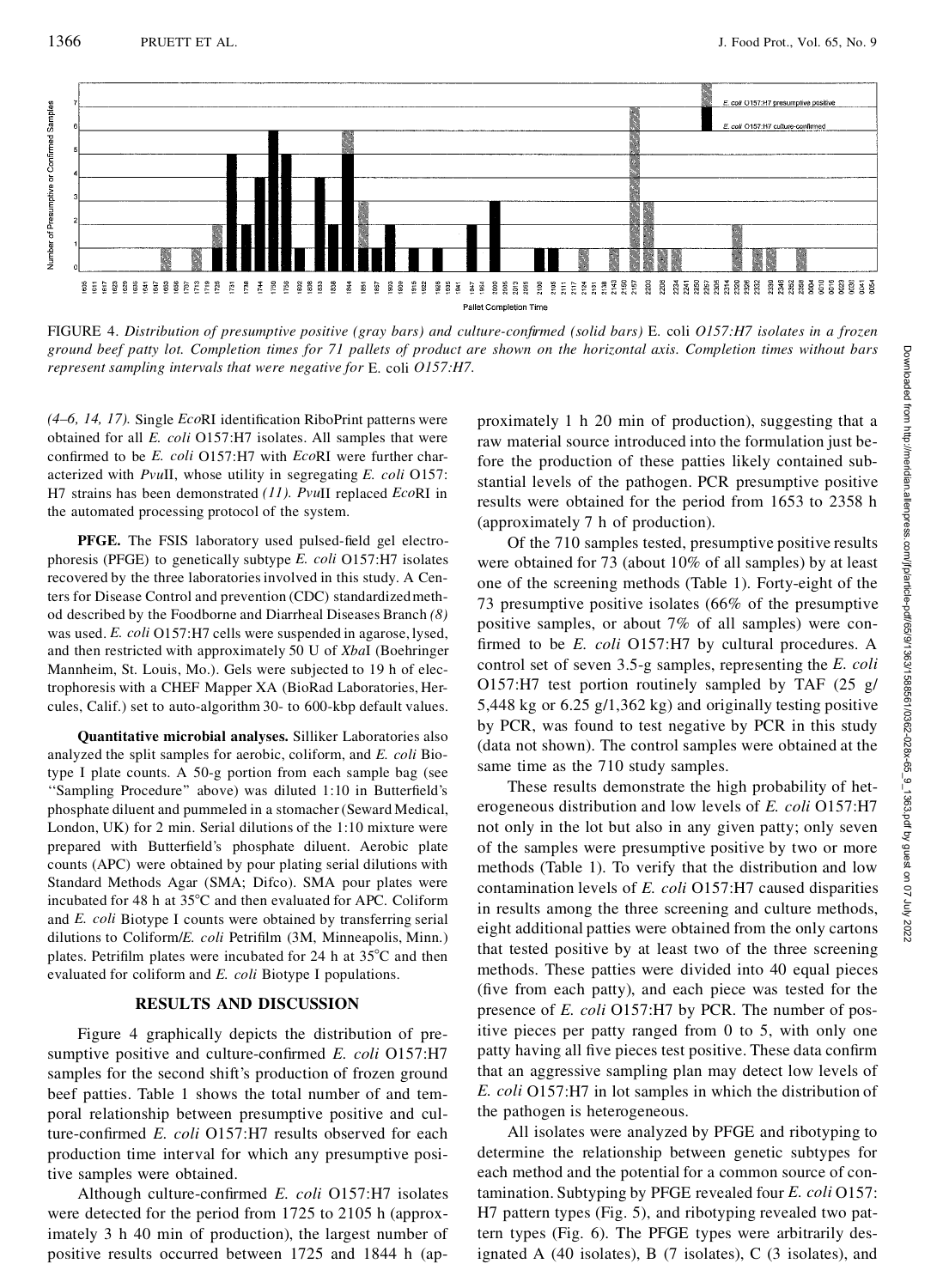|  | TABLE 1. Incidence of E. coli $O157:H7$ in ground beef patties <sup>a</sup> |  |  |  |
|--|-----------------------------------------------------------------------------|--|--|--|
|--|-----------------------------------------------------------------------------|--|--|--|

|                                         |            | No. of presumptive positive and<br>culture-confirmed samples with: |               |                                 |                        |
|-----------------------------------------|------------|--------------------------------------------------------------------|---------------|---------------------------------|------------------------|
| Time (h)/sampling<br>order <sup>b</sup> | <b>PCR</b> | Immunoassay A                                                      | Immunoassay B | Total <sup><math>c</math></sup> | Corrected <sup>d</sup> |
| 1653/28                                 | 1(0)       |                                                                    |               | 1(0)                            | 1(0)                   |
| 1713/29                                 | 1(0)       |                                                                    |               | 1(0)                            | 1(0)                   |
| 1725/41                                 | 2(1)       |                                                                    |               | 2(1)                            | 2(1)                   |
| 1731/43                                 | 4(4)       | 1(1)                                                               |               | 5(5)                            | 5(5)                   |
| 1738/19                                 | 2(2)       |                                                                    |               | 2(2)                            | 2(2)                   |
| $1744/22^e$                             | 3(3)       | 4(3)                                                               |               | 7(6)                            | 4(4)                   |
| 1750/17 <sup>e</sup>                    | 4(3)       | 4(4)                                                               | 1(1)          | 9(8)                            | 6(6)                   |
| 1756/16                                 | 3(3)       | 2(2)                                                               |               | 5(5)                            | 5(5)                   |
| 1802/25                                 | 1(1)       |                                                                    |               | 1(1)                            | 1(1)                   |
| 1833/26 <sup>e</sup>                    | 3(3)       | 2(2)                                                               |               | 5(5)                            | 4(4)                   |
| 1838/24                                 |            | 2(2)                                                               |               | 2(2)                            | 2(2)                   |
| 1844/21                                 | 2(2)       | 2(1)                                                               | 2(2)          | 6(5)                            | 6(5)                   |
| 1851/23                                 |            | 1(0)                                                               | 2(1)          | 3(1)                            | 3(1)                   |
| 1857/18                                 | 1(1)       |                                                                    |               | 1(1)                            | 1(1)                   |
| 1903/14                                 | 2(2)       |                                                                    |               | 2(2)                            | 2(2)                   |
| 1915/39                                 |            | 1(1)                                                               |               | 1(1)                            | 1(1)                   |
| 1928/27                                 |            |                                                                    | 1(1)          | 1(1)                            | 1(1)                   |
| 1947/35                                 | 1(1)       | 1(1)                                                               |               | 2(2)                            | 2(2)                   |
| 2000/12                                 | 1(1)       | 2(2)                                                               |               | 3(3)                            | 3(3)                   |
| 2100/8                                  | 1(1)       |                                                                    |               | 1(1)                            | 1(1)                   |
| 2105/6                                  | 1(1)       |                                                                    |               | 1(1)                            | 1(1)                   |
| 2124/4                                  | 1(0)       |                                                                    |               | 1(0)                            | 1(0)                   |
| 2143/6                                  | 1(0)       |                                                                    |               | 1(0)                            | 1(0)                   |
| 2157/4                                  | 6(0)       | 1(0)                                                               |               | 7(0)                            | 7(0)                   |
| 2203/5                                  | 2(0)       | 1(0)                                                               |               | 3(0)                            | 3(0)                   |
| 2208/8                                  | 1(0)       |                                                                    |               | 1(0)                            | 1(0)                   |
| 2234/13                                 | 1(0)       |                                                                    |               | 1(0)                            | 1(0)                   |
| 2320/9                                  | 2(0)       |                                                                    |               | 2(0)                            | 2(0)                   |
| 2332/10                                 | 1(0)       |                                                                    |               | 1(0)                            | 1(0)                   |
| 2339/6                                  | 1(0)       |                                                                    |               | 1(0)                            | 1(0)                   |
| 2358/16                                 | 1(0)       |                                                                    |               | 1(0)                            | 1(0)                   |
| Total                                   | 50 (29)    | 24(19)                                                             | 6(5)          | 80 (53)                         | 73 (48)                |
| % culture confirmed                     | 58         | 79                                                                 | 83            | 66                              | 66                     |

*<sup>e</sup>* For these times there were individual samples for which *E. coli* O157:H7 was detected by more than one method. This method "overlap" is seen by the values in the "total" and "corrected" columns.

D (3 isolates). PFGE types A and B differed by one band, suggesting a possible common source for these pulsotypes. The ribotypes were classified into one of two *PvuII* ribogroups: ribogroups a (50 isolates) and b (3 isolates). Isolates designated PFGE types A, B, and C all corresponded to the isolates in ribogroup a. The three isolates designated PFGE type D all corresponded to isolates in ribogroup b.

Subtypes were randomly distributed among samples taken from the 71 pallets (Table 2). Based on the observation of more than one *E. coli* O157:H7 genetic subtype, one could surmise that contamination of the ground beef patty production lot was due to multiple-source contamination from the raw materials (fresh lean, fatty trim, and frozen beef) used. However, an examination of raw-material

records suggests that a fresh trim lot from one supplier could have introduced *E. coli* O157:H7 (all genetic subtypes) into the ground beef patty production lot during the period for which the largest number of positive samples was obtained (1725 to 1844 h). Thus, contrary to what would be expected, the raw-material records from this study do not support the contamination of ground beef patties from multiple sources. The introduction of rework (Fig. 1) back into the process most likely explains the lower incidence of *E. coli* O157:H7 genetic subtypes observed after h (Fig. 4).

Levels of indicator organisms recovered from patty samples were very low for a raw ground beef product. For comparison, in the nationwide raw ground beef survey con-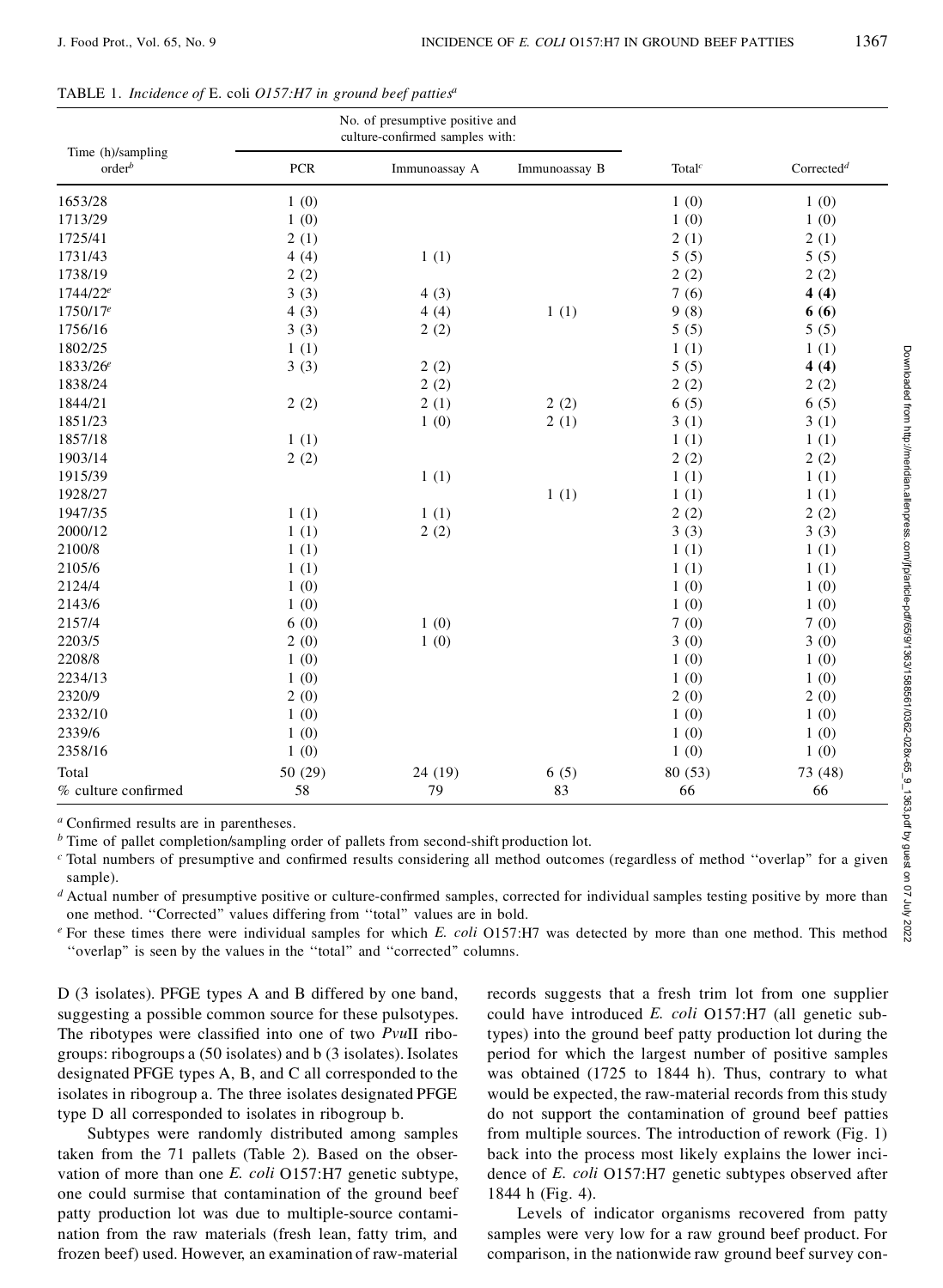

FIGURE 5.*Representative PFGE images of* E. coli *O157:H7 pulsotypes A through D recovered from frozen ground beef patties. Lanes 1, 4, 8, 12, and 15, CDC standard strain G5244 (control); lanes 2, 5, 6, 9, 11, 13, and 14, pulsotype A; lane 3, pulsotype C; lane 7, pulsotype D; lane 10, pulsotype B.*

ducted by the USDA from 1993 to 1994, aerobic, coliform, and *E. coli* Biotype I counts averaged 3.90, 1.98, and 1.73 log CFU/g, respectively *(19).* In our study, APC ranged from ,2.00 to 2.85 log CFU/g, and coliform and *E. coli* Biotype I levels were not detectable  $\left($ <1.00 log CFU/g) in most cases.

No trends could be discerned relating the concentrations of any indicator population to the incidence of *E. coli* O157:H7. Consequently, this study demonstrated that negative or low *E. coli* Biotype I populations did not correlate with the absence of viable *E. coli* O157:H7.

The comparison of methods was not a primary objective of this study because of the limitations imposed by the format of the study. Although efforts were made to subdivide samples from common patties, the disseminated samples from each period were not necessarily equivalent because of the heterogeneous distribution and low levels of the *E. coli* O157:H7 in the patties. Furthermore, each laboratory used a different screening procedure and a different culture method to detect and confirm the presence of viable *E. coli* O157:H7 in presumptive positive samples. Despite these differences, analysis of the data revealed that some comparative conclusions were appropriate. To reach such conclusions, however, further discussion of the data and methods is necessary.

For samples from the production period from 2000 to 0054 h, the number of presumptive positive PCRs (20) was much larger than number of presumptive positive immunoassay reactions (4) (Table 1). In addition, only five  $(20\%)$ of the presumptive positive samples for this period were culture confirmed. These results are very different from those observed for the production period from 1605 to 1954 h, for which 30 presumptive positive PCR results were reported, compared with 19 presumptive positive results for immunoassay A and 6 for immunoassay B. Of the presumptive positive reactions for this period, 85% were culture confirmed.

TABLE 2. *Distribution and number of* E. coli *O157:H7 PFGE subtypes (A, B, C, and D) and ribotypes (a and b) by production time and sampling order*

| Time $(h)$ /                                                                                                                                                                                 | No. of subtypes <sup><math>b</math></sup> |                         |                                                         |                                                                                                                     |  |  |
|----------------------------------------------------------------------------------------------------------------------------------------------------------------------------------------------|-------------------------------------------|-------------------------|---------------------------------------------------------|---------------------------------------------------------------------------------------------------------------------|--|--|
| sampling<br>order <sup>a</sup>                                                                                                                                                               | A(a)                                      | B(a)                    | C(a)                                                    | D(b)                                                                                                                |  |  |
| 1725/41                                                                                                                                                                                      | 1                                         |                         |                                                         |                                                                                                                     |  |  |
| 1731/43                                                                                                                                                                                      | 5                                         |                         |                                                         |                                                                                                                     |  |  |
| 1738/19                                                                                                                                                                                      | 2                                         |                         |                                                         |                                                                                                                     |  |  |
| 1744/22                                                                                                                                                                                      | 4                                         | $\overline{\mathbf{c}}$ |                                                         |                                                                                                                     |  |  |
| 1750/17                                                                                                                                                                                      | 4                                         | $\overline{2}$          | $\mathbf{1}$                                            |                                                                                                                     |  |  |
| 1756/16                                                                                                                                                                                      | 6                                         |                         |                                                         |                                                                                                                     |  |  |
| 1802/25                                                                                                                                                                                      | 1                                         |                         |                                                         | $\mathbf{1}$                                                                                                        |  |  |
| 1833/26                                                                                                                                                                                      | 3                                         | $\mathbf{1}$            | $\mathbf{1}$                                            |                                                                                                                     |  |  |
| 1838/24                                                                                                                                                                                      | 2                                         |                         |                                                         |                                                                                                                     |  |  |
| 1844/21                                                                                                                                                                                      | 1                                         | 1                       | 1                                                       |                                                                                                                     |  |  |
| 1851/23                                                                                                                                                                                      | $\mathbf{1}$                              |                         |                                                         |                                                                                                                     |  |  |
| 1857/18                                                                                                                                                                                      | $\mathbf{1}$                              |                         |                                                         |                                                                                                                     |  |  |
| 1903/14                                                                                                                                                                                      | 2                                         |                         |                                                         |                                                                                                                     |  |  |
| 1915/39                                                                                                                                                                                      | $\mathbf{1}$                              |                         |                                                         |                                                                                                                     |  |  |
| 1928/27                                                                                                                                                                                      |                                           | 1                       |                                                         |                                                                                                                     |  |  |
| 1947/35                                                                                                                                                                                      | 1                                         |                         |                                                         | $\mathbf{1}$                                                                                                        |  |  |
| 2000/12                                                                                                                                                                                      | 3                                         |                         |                                                         |                                                                                                                     |  |  |
| 2100/8                                                                                                                                                                                       | 1                                         |                         |                                                         | $\mathbf{1}$                                                                                                        |  |  |
| 2105/6                                                                                                                                                                                       | $\mathbf{1}$                              |                         |                                                         |                                                                                                                     |  |  |
| Total                                                                                                                                                                                        | 40                                        | 7                       | 3                                                       | 3                                                                                                                   |  |  |
| <sup>a</sup> Time of pallet completion/sampling order of pallets from sec-<br>ond-shift production lot.<br>$b$ Lowercase letters in parentheses represent ribotype designations<br>isolates. |                                           |                         |                                                         | equivalent to PFGE subtypes. There were 50 a isolates and 3 b                                                       |  |  |
| of the samples from the 2000- to 0054-h production period.<br>The samples from this period were the first ones analyzed                                                                      |                                           |                         | delayed. Consequently, they were temperature abused be- | This discrepancy can be explained by the mishandling<br>in the study. The shipping of these samples to the FSIS was |  |  |

The shipping protocol was improved for the remainder of the study. The sample mishandling could explain both the discrepancy between PCR and immunoassay presumptive positive results and the low rate of culture confirmation of presumptive positive samples for the production period from 2000 to 0054 h.

There is often a hesitancy to accept positive PCR results because of the potential detection of DNA from nonviable organisms, especially when the PCR positive result cannot be culture confirmed. Although the detection of DNA from nonviable organisms is theoretically possible, in practice, it is not a concern. The probability of detecting DNA from nonviable organisms is a direct function of the starting concentration of nonviable organisms in the original sample. At least  $20$  DNA copies in the  $5-\mu l$  subsample taken from the enrichment broth for analysis are required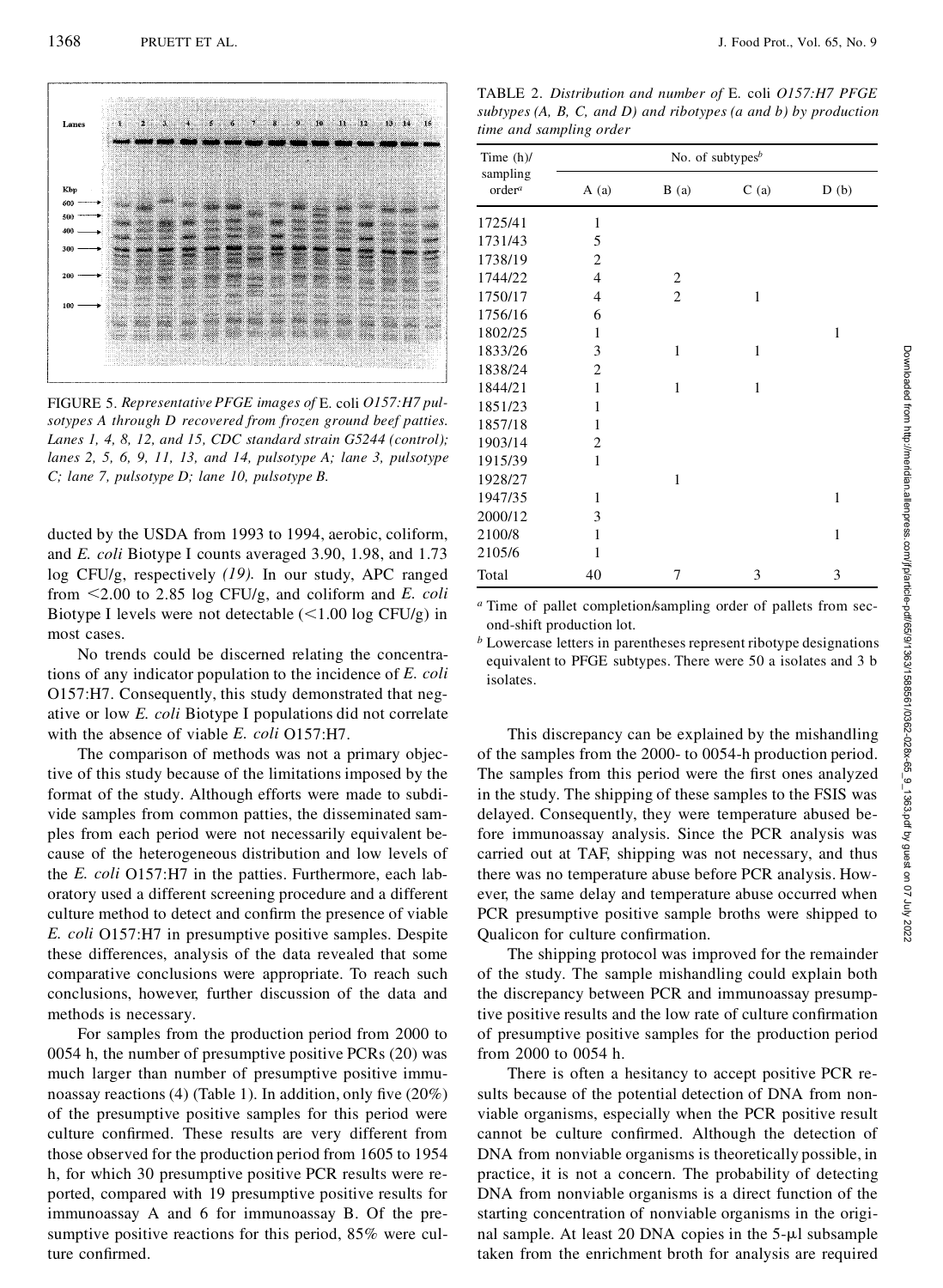

to consistently obtain a positive result with PCR. This amount corresponds to a concentration of 4-log nonviable cells per ml of enrichment broth or 5-log nonviable cells per g in the original sample. At lower starting concentrations, the probability of obtaining a positive result with PCR falls dramatically.

Figure 7 shows the probability of obtaining a positive PCR result as a function of nonviable cell concentration. For concentrations of  $\leq 4$  log cells per g, the detection of nonviable cells is not a concern. Because the highest reported APC in this study was 2.85 log CFU/g, a high starting concentration of nonviable *E. coli* O157:H7 cells in any sample was very unlikely.

It was clear that PCR produced a substantially larger number of presumptive positive and culture-confirmed results than did either of the two immunoassay procedures used in this study (Table 1). Nevertheless, test sensitivity, specificity, and false-positive and -negative rates could not be assessed for the assays employed in this study.

Procedures used by the laboratories for viable culture confirmation of presumptive positive results appeared to vary significantly in terms of effectiveness. In order to better confirm the presumptive positive results obtained with PCR, the Qualicon laboratory employed a more exhaustive



FIGURE 7. *The probability of obtaining a positive PCR result due to the detection of DNA from nonviable*E. coli *O157:H7 cells. This plot is based on the sample preparation protocol used in this study.*

Figure 1.1 The multime procedure (growth from selective plates was pooled, tested by PCR, and, if found to be positive, replated) than did the Silliker and FSIS laboratories. Although this procedure required more effort a pooled, tested by PCR, and, if found to be positive, replated) than did the Silliker and FSIS laboratories. Although this procedure required more effort and time than the procedures used by the other two laboratories, it was clear that the additional effort confirmed the presence of viable *E*. *coli* O157:H7 in several additional samples. This potential for significant differences in culture method performance is further illustrated by the recent implementation of an improved USDA-FSIS *E. coli* O157:H7 culture detection method *(10)* in which an immunomagnetic bead capture step has been included. The enhanced procedure *(10),* implemented to supplant the USDA-FSIS method *(18)* used in this study, has demonstrated a minimum fourfold increase in the number of raw ground beef samples confirmed to be contaminated by viable *E. coli* O157:H7/NM. **Example 12.** The matrix of the Silichard of the National Contention and the Silichard of the Silichard of the Silichard of the Silichard of the Silichard of the Silichard of the Silichard of the Silichard of the Silichar

Although the original routine sampling and testing program was sufficient to detect *E. coli* O157:H7 in the study lot, when it was repeated (control sample set for this research), the pathogen was not detected. Our study suggests that sensitive screening technologies (such as the PCR method) used in tandem with an aggressive sampling plan<br>(i.e., the testing of larger analytical units and more samples,<br> $\frac{2}{3}$ (i.e., the testing of larger analytical units and more samples, as in this study) may be a highly effective means of screenas in this study) may be a highly effective means of screen-<br>ing ground beef for the potential presence of *E. coli* O157:<br>H7. Furthermore, our research indicates that negative or H7. Furthermore, our research indicates that negative or small *E coli* Biotype I populations may not correlate with the absence of viable *E. coli* O157:H7.

## **DEDICATION**

In memory of Dr. Charles (Chuck) Lattuada.

#### **ACKNOWLEDGMENTS**

The Cattlemen's Beef Board of the National Cattlemen's Beef Association (NCBA) supplied project funding of \$1.00 per head to Silliker Laboratories, Inc., from the Beef Producers head check fund. This paper is part of a final detailed report prepared for the NCBA. The full report is available from the NCBA and contains other portions of this study that could not be presented in this paper because of its length.

#### **REFERENCES**

1. Anonymous. 2000. Dynabeads<sup>®</sup> anti-*E. coli* O157:H7 for rapid selective enrichment of *Escherichia coli*. Dynal® method insert, rev.